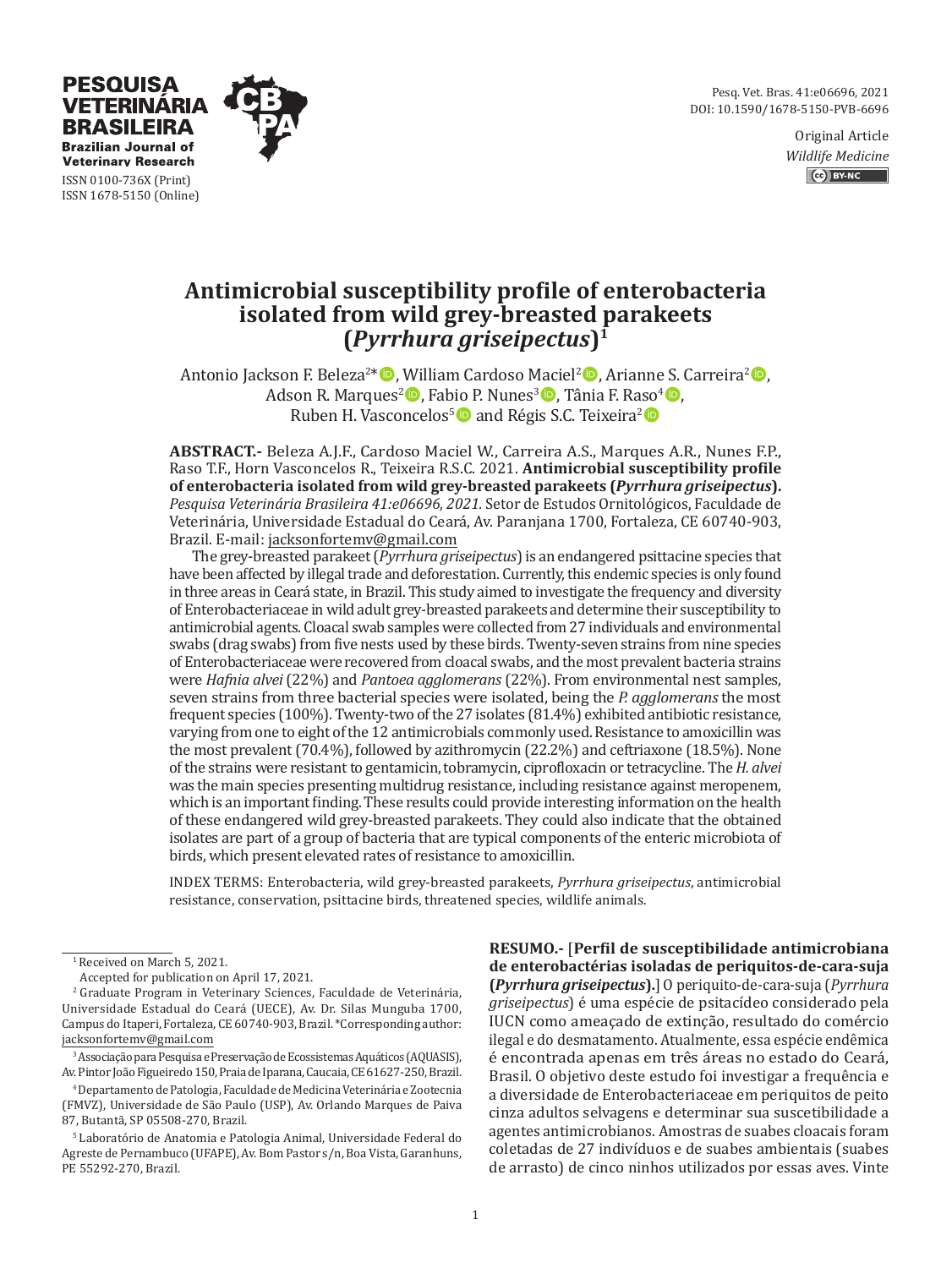e sete cepas de nove espécies de Enterobacteriaceae foram isoladas a partir de suabes cloacais, sendo as cepas bacterianas mais prevalentes *Hafnia alvei* (22%) e *Pantoea agglomerans* (22%). Das amostras ambientais de ninhos foram isoladas sete linhagens de três espécies bacterianas, sendo *P. agglomerans* a espécie mais frequente (100%). Vinte e dois dos 27 isolados (81,4%) exibiram resistência a antibióticos, variando de um a oito dos 12 antimicrobianos comumente usados. A resistência a amoxicilina foi a mais prevalente (70,4%), seguida por azitromicina (22,2%) e ceftriaxona (18,5%). Nenhuma das cepas era resistente à gentamicina, tobramicina, ciprofloxacina ou tetraciclina. *H. alvei* foi a principal espécie que apresentou resistência a múltiplas drogas e que também esteve associada a um outro achado relevante desta pesquisa, que foi a detecção de um caso de resistência ao meropenem. Esses dados fornecem informações relevantes sobre a saúde desses periquitos selvagens ameaçados e permite concluir que os isolados obtidos fazem parte de um grupo de bactérias que normalmente compõe a microbiota entérica das aves, sendo a amoxicilina envolvida em elevadas taxas de resistência.

TERMOS DE INDEXAÇÃO: Enterobactérias, periquitos-de-cara-suja, *Pyrrhura griseipectus*, resistência antimicrobiana, conservação, aves psitacídeos, espécies ameaçadas, animais selvagens.

## **INTRODUCTION**

*Pyrrhura griseipectus* (Salvadori, 1900), commonly known as the grey-breasted parakeet, is a member of the order Psittaciformes, family Psittacidae, represented by parrots, cockatoos, macaws and parakeets. This species is endemic to northeastern Brazil and can be found in four regions of the state of Ceará as following: Maciço de Baturité; Quixadá; Ibaretama; and Canindé (BirdLife International 2018, Nunes 2018). More recently, a free-living group was discovered in the municipality of Conde, in the state of Bahia (Brasileiro 2019). This parakeet is usually found in humid forests in regions with an altitude 500m above sea level (Girão et al. 2008).

Recent data on a population survey of *P. griseipectus* have not yet been published. What is known, according to the Red List of the International Union for the Conservation of Nature (IUCN), the grey-breasted parakeet is still considered an endangered species, with a population that can range from 250 to 999 sexually mature individuals in the wild. Anthropogenic pressure on the Maciço de Baturité, especially at higher altitudes, has increased considerably in recent decades. The largest population of grey-breasted parakeets is found on this mountain. These anthropic actions generally lack sustainable practices, leading several spatial sectors of the Maciço de Baturité to a problematic state of degradation (Da Silva et al. 2016). Therefore, deforestation, illegal trade in wild animals, and agriculture in forests containing this species are the main threats that affect conservation and preservation (BirdLife International 2018).

The destruction of vegetation cover in the habitat of *P. griseipectus* has been verified over time. Consequently, there has been a decline in the population of these birds (Campos et al. 2014). This species breeds preferentially in forest edges (Licarião 2014), and some tree species are considered preferred choices for nesting, such as Albízia (*Albizia polycephala*  (Benth.) Killip) and Ingá (*Inga* sp.) (Girão et al. 2008). With a predominance of young trees, regenerating environments tend to have few holes for birds to use as a breeding site (Gibbons & Lindenmayer 2002, Ranius et al. 2009, Manning et al. 2013). Due to the lack of natural holes in the Serra de Baturité, the "Associação de Pesquisa e Preservação de Ecossistemas Aquáticos" (AQUASIS) developed a program using an artificial environment, called nest-boxes caixas-ninho, as a tool that encourages the reproduction of these parrots. The installation of nests in an appropriate location, associated with the possibility of feeding in the surroundings, has boosted the reproductive success of these birds (Nunes 2017).

Research involving free-living birds has become important in recent years, especially when involving the management and conservation of threatened species (Foldenauer et al. 2007, Limiñana et al. 2009). Due to the growing evidence that certain diseases can cause adverse impacts on these populations, it has been increasingly important to carry out health monitoring of these species (Deem et al. 2005).

Studies on the microbiota of free-living parrots are scarce, and little is known about the subject. Some studies suggest that colonization by enterobacteria is related to captivity, as their free-living enteric microbiota is composed of Gram-positive cocci and bacilli (Xenoulis et al. 2010, Waite & Taylor 2014). There is a need for greater elucidation about Gram-negative bacteria composing the enteric microbiota of free-living parrots. Also, it is vital to know about the health status of the grey-breasted parakeet (*P. griseipectus*) conservation. The present study aimed to investigate enterobacteria in cloacal samples of birds and the nests they use and to determine the phenotypic profile of antimicrobial sensitivity of the isolated bacteria.

# **MATERIALS AND METHODS**

**Study area.** Free-range adult grey-breasted parakeets (*Pyrrhura griseipectus*) were evaluated in areas located in two municipalities in the state of Ceará, in Brazil: Guaramiranga and Ibaretama. Guaramiranga is located in a region known as Maciço do Baturité, an Environmental Protection Area ("Área de Proteção Ambiental" - APA), whose highest peak reaches 1115m in altitude, consisting of humid forests in the middle of a dry and hot region. The location used to capture parakeets in Ibaretama was Serra Azul, a region delimited by a residual massif, whose highest peaks can exceed 700m in altitude. At the foothill, there are areas where agropastoral activities modified the original vegetation. At some lower points on the mountain slope, there are spaces modified by human action, interspersed with areas of dense shrubby Caatinga. In the higher areas, there is the existence of *prickly* deciduous forest or arboreal Caatinga.

This study was authorized by the "Instituto Brasileiro do Meio Ambiente e dos Recursos Naturais Renováveis" (IBAMA), under protocol SISBIO No. 31847-6, and approved by the Local Ethics Committee for the use of animals at the "Universidade Estadual do Ceará" (UECE) (Protocol 4832011/2014).

**Samples.** Twenty-seven adult parakeets without clinical signs of disease were captured in the wild, 25 in Baturité and two in Ibaretama. In the Baturité area, AQUASIS used artificial wooden nest-boxes to assist in the parakeet breeding and conservation program. These nests were placed on several private properties close to the species' natural habitat. Usually, adult parakeets sleep inside communal nests, so the biological samples were collected at night through a cloacal smear. In addition, samples of drag swabs were also collected from the interior surface of the nest boxes.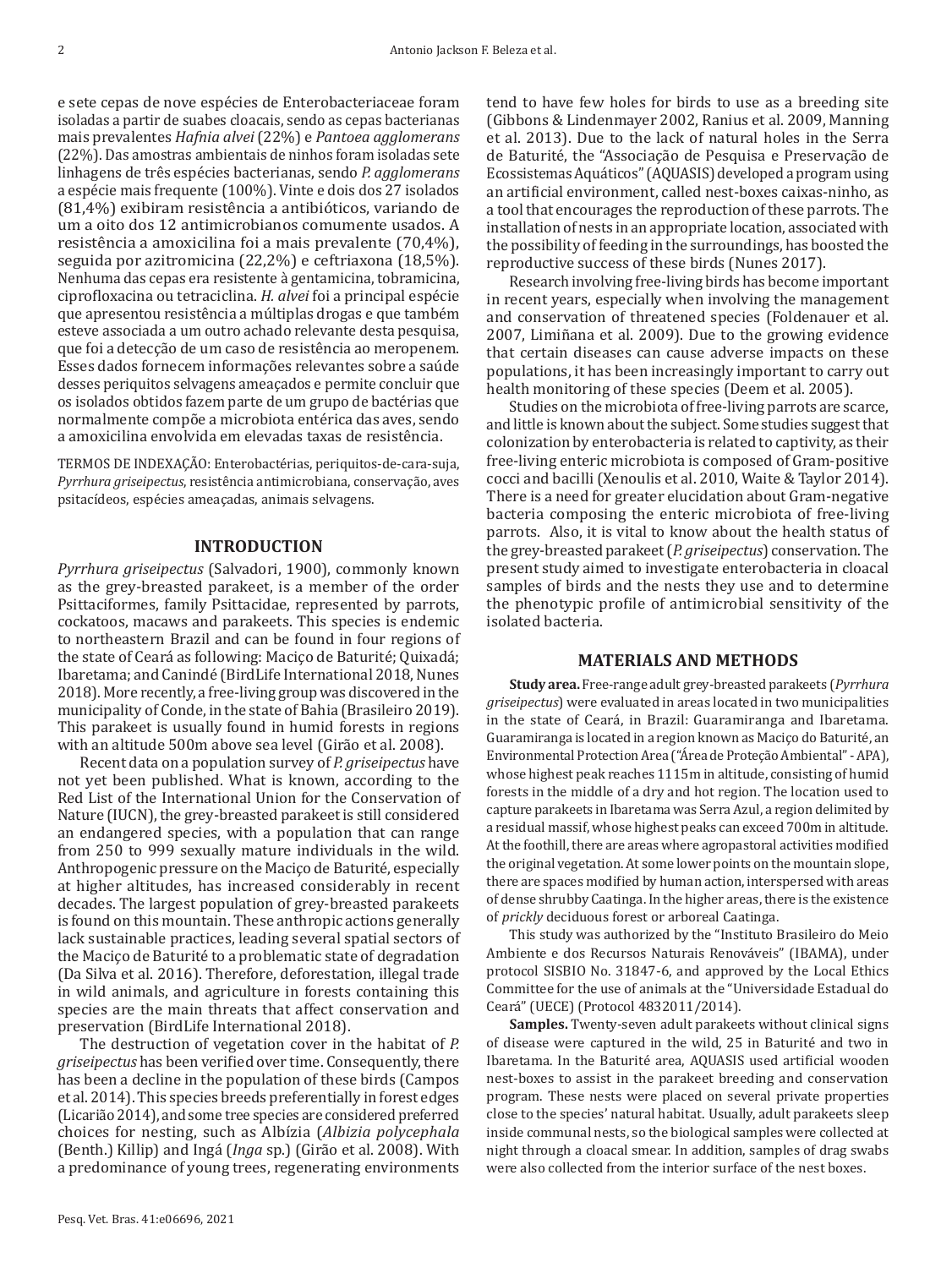In the Ibaretama area, there were no artificial nests, and the natural nests of parakeets were not accessible, as they are located on top of a rocky wall. Therefore, to capture the birds, two mist nets (12m x 2.5m and 35mm mesh) were set up close to the natural nest and observed at intervals of 20 minutes to verify the presence of individuals in the nets.

The census carried out by AQUASIS in 2017 revealed that the estimated natural population of parakeets in the Baturité sampling region was 314 individuals. In Ibaretama, the estimated population was only eight free-living individuals. Thus, the samples represented 8.4% of the total monitored population.

Biological samples were obtained using sterile cloacal swabs, which were stored in Stuart Transport Medium at room temperature, transported and sent within 48 hours to the "Laboratório de Estudos Ornitológicos" (LABEO-UECE) for further microbiological processing. After sampling, individuals were promptly returned to their nests or released to the natural environment.

**Microbiological procedure.** In the laboratory, samples were taken from Stuart Transport Media, placed in 5mL of peptone water and subsequently subjected to incubation. The temperature and incubation time was standardized at 37°C/24h for this and subsequent steps of microbiological processing. The 0.5mL aliquots of the peptone water samples were transferred to Brain-Heart Infusion (BHI) and Selenite-Cystine (SC) enrichment broths, and, subsequently, a volume of 0.05mL was transferred to Rappaport-Vassiliadis broth (RP). After incubation, the three enrichment broths were seeded onto plates containing brilliant green agar (BG), *Salmonella Shigella* agar (SS) and MacConkey agar (MC) and incubated again. Subsequently, the plates were observed for the presence of colonies with distinct morphological characteristics and, if there was growth, one of each profile in each plate were collected and inoculated into tubes containing Triple Sugar Iron agar (TSI). After the incubation period, to confirm the enterobacteria, a biochemical battery consisting of the following media was used: Lysine Iron Agar (LIA), SIM medium, Simmons citrate (CIT), Methyl Red (MR), Voges-Proskauer (VP), ornithine decarboxylase (ODC), urea, malonate, lactose, sucrose, mannitol, arabinose, rhamnose, raffinose, dulcitol, adonitol, inositol, and sorbitol (Procop et al. 2018).

**Antimicrobial susceptibility profile of isolates.** The isolates were subjected to an antibiogram using the Kirby-Bauer diffusion disk technique. The inhibition halos were read according to the Clinical and Laboratory Standards Institute (CLSI 2019). On the surface of Muller-Hinton agar, after sowing the solution (sample), discs with antimicrobials were dispensed, and the measurement of inhibition zones was performed after incubation at 37°C/24h. Twelve antimicrobials from seven pharmacological classes were tested: quinolones (nalidixic acid, 30μg); fluoroquinolones (ciprofloxacin, 5μg); aminoglycosides (gentamicin, 10μg and tobramycin, 10μg); tetracyclines (tetracycline, 30μg); macrolides (azithromycin, 15μg); sulfonamides (sulfamethoxazole + trimethoprim, 25μg); and betalactam (penicillin: amoxicillin, 10μg and amoxicillin + clavulanic acid 10μg, cephalosporins: ceftriaxone, 30μg and carbapenems: meropenem 10μg). Bacteria were considered multiresistant when resistant to at least three classes of antibiotics (Magiorakos et al. 2012). The *Escherichia coli* ATCC 25922 strain was used as a control sample.

#### **RESULTS**

**Isolated bacteria.** A total of 27 isolates belonging to nine species of eight genera of enterobacteria were obtained from the cloacal swabs of adult grey-breasted parakeets. The most prevalent bacteria were *Hafnia alvei* and *Pantoea agglomerans*, both with rates of 22.2% (6/27). The *Escherichia coli* was the third most isolated bacterium, with a prevalence of 18.5% (5/27), followed by *Klebsiella pneumoniae*, with 11.1% (3/27).

Of the five samples of drag swabs from the nest environment, seven isolates were obtained, with three different bacterial species identified. *P. agglomerans* was the most isolated bacterium, with a frequency of 100% (5/5). *Cronobacter sakazakii* and *H. alvei* were identified only once (20.0%) in the five samples analyzed (Table 1).

**Antimicrobial resistance.** Regarding bacterial resistance, the highest rate of occurrence was observed with amoxicillin, with 70.4% (19/27). Even disregarding the cases of intrinsic resistance (*Citrobacter freundii*, *H. alvei* and *K. pneumoniae*), it was still the antibiotic with less effectiveness. In this case, 11 strains (73.3%) were still resistant, taking into account only a total of 15 investigated isolates.

Resistance to azithromycin and ceftriaxone was identified in 22.2% (6/27) and 18.5% (5/27) of the isolates, respectively (Table 2). Four antibiotics (gentamicin, tobramycin, ciprofloxacin and tetracycline) showed the best efficacy, as 100% of the investigated strains were susceptible. Nalidixic acid and meropenem also performed well (96.3% efficacy). One case of resistance to each of these antibiotics was observed in different strains of *H. alvei*. In the specific case of *E. coli*, amoxicillin was involved in the highest rates of resistance observed (60%), being detected in three of the five isolates.

| Table 1. Prevalence of enterobacteria isolated from cloacal swabs and nests of grey-breasted parakeets (Pyrrhura |
|------------------------------------------------------------------------------------------------------------------|
| <i>griseipectus</i> ) in the state of Ceará, Brazil                                                              |

| Isolated bacteria       | Prevalence in cloaca samples | Prevalence in nest-box isolate |
|-------------------------|------------------------------|--------------------------------|
| Citrobacter freundii*   | $7.4\%$ (2/27)               | $0\%$                          |
| Cronobacter sakazakii   | $0\%$                        | $20.0\%$ (1/5)                 |
| Enterobacter gergoviae* | $3.7\%$ $(1/27)$             | $0\%$                          |
| Escherichia coli        | 18.5% (5/27)                 | $0\%$                          |
| Hafnia alvei            | 22.2% (6/27)                 | $20.0\%$ (1/5)                 |
| Klebsiella oxytoca      | $3.7\%$ (1/27)               | $0\%$                          |
| Klebsiella pneumoniae   | $11.1\%$ (3/27)              | $0\%$                          |
| Pantoea agglomerans     | 22.2% (6/27)                 | $100.0\%$ (5/5)                |
| Serratia rubidaea*      | $7.4\%$ (2/27)               | $0\%$                          |
| Positive samples        | 81.5% (22/27)                | $100.0\%$ (5/5)                |

\* Isolated from the cloacal swabs of the two birds in the city of Ibaretama, in the state of Ceará. The other isolates were obtained from bird swabs and artificial nests where the species uses it for roosting in the city of Guaramiranga, Ceará.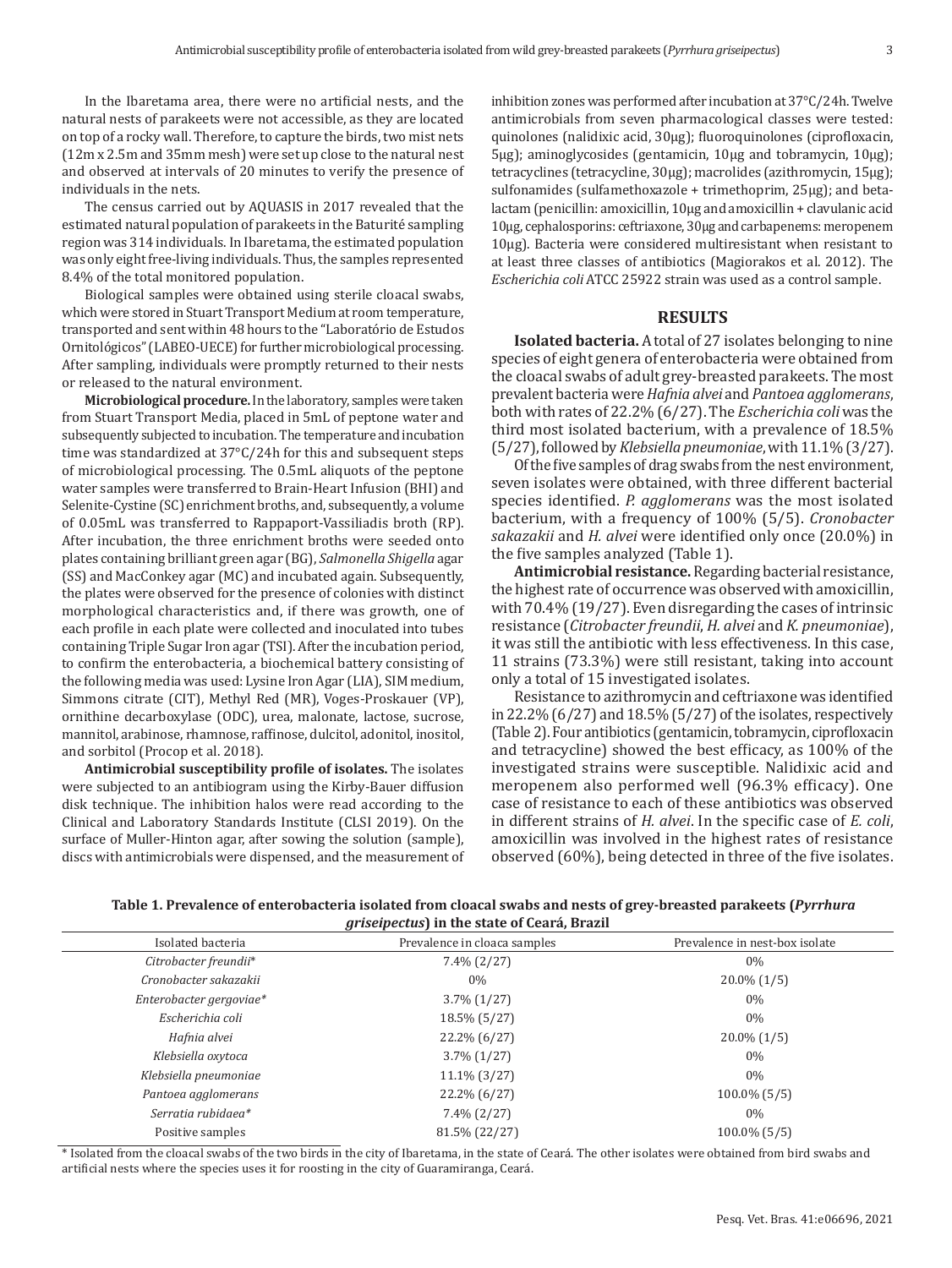Antimicrobial resistance related to azithromycin and ceftriaxone was also detected. Each case represented a rate of 20% of the analyzed *E. coli* strains. Regarding the bacteria isolated from the nest-box samples, only two strains were involved in cases of resistance, both linked to amoxicillin.

Only five of the 27 (18.5%) isolates were not resistant to the antibiotics tested. About 59.3% of the strains were susceptible to at least one class of antibiotics (Table 3). Multidrug resistance was observed in three strains (11.1%), all resistant to three classes of antibiotics (β-lactams + sulfonamides + macrolides). The same percentage  $(11.1\%)$ also occurred for three other strains, which were resistant to two classes of antibiotics (β-lactams + macrolides). No *E. coli* isolate was resistant to multiple drugs, one strain was resistant to two classes of antibiotics, and another three to only one class.

# **DISCUSSION**

In the present study, *Pantoea agglomerans* and *Hafnia alvei*  were the most frequently isolated bacterial species in the cloacal swabs samples of adult grey-breasted parakeets. These two bacterial species can be found in soil and water. Indeed, *P. agglomerans* can be frequently isolated from plants, fruits and vegetables, presenting pathogenicity more frequently in plants (Scheutz et al. 2005, Segado-Arenas et al. 2012). In addition, it also occurs in vertebrates and invertebrates, but its clinical importance in animals is almost unknown (Dutkiewicz et al. 2016). Despite limited information about its occurrence in birds, *P. agglomerans* have been reported in healthy captive passerines, Psittaciformes, and other freeliving bird orders (Lopes et al. 2015 Beleza et al. 2019, Carreira 2019). Gerlach et al. (1994) clarified that it is likely that the isolation of this microorganism in poultry feces can be related to the consumption of seeds containing this bacterium. Only when there is a high concentration of this agent in the food can toxicity problems occur. Some studies have reported *H. alvei* with domestic and wild birds (Hernandez et al. 2003, Giacopello et al. 2015, Beleza et al. 2019). However, reports on clinical conditions in birds with both bacteria are scarce in the literature. One of the rare cases occurred from the description of an outbreak in pullets of 18 weeks in Italy, whose clinical signs resembled those caused by *Salmonella* spp. (Proietti et al. 2004). In the present study, no bird showed clinical signs of the disease.

**Table 2. Absolute and relative frequencies (%) of antimicrobial resistance of bacteria isolated from the cloaca of greybreasted parakeets (***Pyrrhura griseipectus***) in the state of Ceará, Brazil**

| Bacteria                   |            |              |            |                          |            | Antibiotics     |            |           |            |            |            |
|----------------------------|------------|--------------|------------|--------------------------|------------|-----------------|------------|-----------|------------|------------|------------|
| (number of isolates)       | <b>GEN</b> | AZI          | <b>TOB</b> | AM <sub>0</sub>          | <b>CEF</b> | $AMO + A$ . CLA | <b>CIP</b> | TET       | <b>SUL</b> | A. NAL     | <b>MER</b> |
| Citrobacter freudii (2)    | $\Omega$   | 2            | $\Omega$   | $\overline{\mathcal{L}}$ | $\Omega$   |                 | 0          | $\theta$  |            | 0          | $\theta$   |
|                            | $(0.0\%)$  | $(100.0\%)*$ | $(0.0\%)$  | $(100.0\%)*$             | $(0.0\%)$  | $(50.0\%)*$     | $(0.0\%)$  | $(0.0\%)$ | $(50.0\%)$ | $(0.0\%)$  | $(0.0\%)$  |
| Enterobacter gergoviae (1) | $\Omega$   |              |            |                          |            |                 | O          |           |            |            |            |
|                            | $(0.0\%)$  | (0.0%)*      | $(0.0\%)$  | $(100.0\%)$              | $(0.0\%)$  | $(100.0\%)$     | $(0.0\%)$  | $(0.0\%)$ | $(0.0\%)$  | $(0.0\%)$  | $(0.0\%)$  |
| Escherichia coli (5)       |            | $1*$         |            | 3                        |            |                 | 0          |           |            |            |            |
|                            | $(0.0\%)$  | (20.0%)      | $(0.0\%)$  | $(60.0\%)$               | (20.0%)    | $(0.0\%)$       | $(0.0\%)$  | $(0.0\%)$ | $(0.0\%)$  | $(0.0\%)$  | $(0.0\%)$  |
| Hafnia alvei (7)           |            |              |            | 4                        | 3          |                 | 0          |           |            |            |            |
|                            | $(0.0\%)$  | $(28.6\%)*$  | $(0.0\%)$  | $(57.1\%)*$              | $(42.9\%)$ | $(14.3\%)*$     | $(0.0\%)$  | $(0.0\%)$ | $(14.3\%)$ | $(14.3\%)$ | $(14.3\%)$ |
| Klebsiella oxytoca (1)     | $\Omega$   |              |            |                          |            |                 | 0          |           |            |            |            |
|                            | $(0.0\%)$  | (0.0%)*      | $(0.0\%)$  | $(100.0\%)$              | $(0.0\%)$  | $(0.0\%)$       | $(0.0\%)$  | $(0.0\%)$ | $(0.0\%)$  | $(0.0\%)$  | $(0.0\%)$  |
| Klebsiella pneumoniae (3)  | $\Omega$   |              |            | $\overline{\mathcal{L}}$ |            |                 | U          |           |            |            | ſ          |
|                            | $(0.0\%)$  | $(0.0\%)*$   | $(0.0\%)$  | $(66.6\%)*$              | (33.3%)    | $(0.0\%)$       | $(0.0\%)$  | $(0.0\%)$ | $(0.0\%)$  | $(0.0\%)$  | $(0.0\%)$  |
| Pantoea agglomerans (6)    |            |              |            | 5                        |            |                 | 0          |           | 0          |            |            |
|                            | $(0.0\%)$  | $(0.0\%)*$   | $(0.0\%)$  | $(83.3\%)$               | $(0.0\%)$  | $(16.6\%)$      | $(0.0\%)$  | $(0.0\%)$ | $(0.0\%)$  | $(0.0\%)$  | $(0.0\%)$  |
| Serratia rubidaea (2)      | $\Omega$   |              |            |                          |            |                 | 0          |           |            |            | 0          |
|                            | $(0.0\%)$  | (50.0%)*     | $(0.0\%)$  | $(50.0\%)$               | $(0.0\%)$  | $(0.0\%)$       | $(0.0\%)$  | $(0.0\%)$ | $(50.0\%)$ | $(0.0\%)$  | $(0.0\%)$  |
| <b>TOTAL</b> (27)          | $\Omega$   | h            |            | 19                       | 5          | 4               |            |           |            |            |            |
|                            | $(0.0\%)$  | $(22.2\%)*$  | $(0.0\%)$  | $(70.4\%)$               | (18.5%)    | $(14.8\%)$      | $(0.0\%)$  | $(0.0\%)$ | (11.1%)    | $(3.7\%)$  | $(3.7\%)$  |

GEN = gentamicin, AZI = azithromycin, TOB = tobramycin, AMO = amoxicillin, CEF = ceftriaxone, AMO+A.CLA = amoxicillin with clavulanic acid, CIP = ciprofloxacin, TET = tetracycline, SUL = sulfonamide, A. NAL = nalidixic acid, MER = meropenem; \* Intrinsic resistance according to CLSI (2019).

| Table 3. Resistance to multiple drugs of bacteria isolated from cloacal swabs from grey-breasted parakeets (Pyrrhura |  |
|----------------------------------------------------------------------------------------------------------------------|--|
| <i>griseipectus</i> ) in the state of Ceará, Brazil                                                                  |  |

| Antibiotic class<br>numbers | Frequency of resistant<br>isolates $(\%)$ | Identification of resistant bacterial strains<br>(absolute frequency) | Antibiotic classes<br>(absolute frequency of resistant strains) |
|-----------------------------|-------------------------------------------|-----------------------------------------------------------------------|-----------------------------------------------------------------|
| υ                           | 18.5% (5/27)                              | $EC(1)$ , HA $(1)$ , KP $(1)$ , PA $(1)$ , SR $(1)$                   |                                                                 |
|                             | 59.3% (16/27)                             | EC(3), KP(2), PA(5), HA(4), KO (1), EG (1)                            | $\beta$ -lactams (15)<br>Quinolones (1)                         |
|                             | $11.1\%(3/27)$                            | $CF(1)$ , $EC(1)$ , $HA(1)$                                           | $\beta$ -lactams + macrolides (3)                               |
|                             | $11.1\%$ (3/27)                           | $CF(1)$ , HA $(1)$ , SR $(1)$                                         | $\beta$ -lactams + sulfonamides + macrolides (3)                |

CF = *Citrobacter freundii,* EC = *Escherichia coli,* EG = *Enterobacter gergoviae,* HA = *Hafnia alvei,* KO = *Klebsiella oxytoca,* KP = *Klebsiella pneumoniae,* PA = *Pantoea agglomerans,* SR = *Serratia rubidaea.*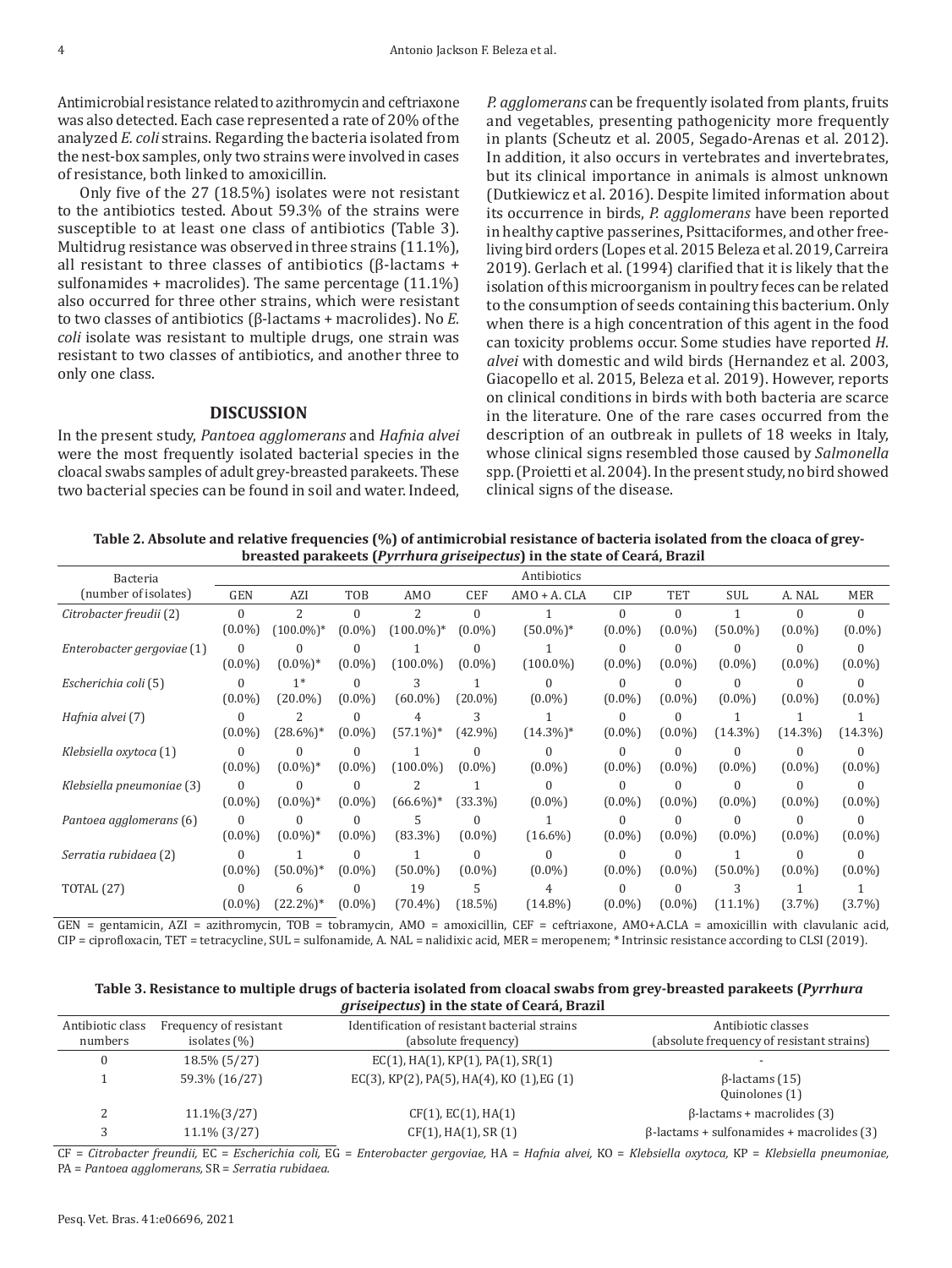In fact, *Escherichia coli* was also among the most isolated microorganisms (18.5%), a lower percentage than Machado et al. (2018) found in their research on free-living *Pyrrhura griseipectus* juveniles. They obtained percentages of 65.8% of positive individuals. They also showed that this high rate could be explained by the accumulation of fecal material in the nest, which would increase the exposure of juveniles to fecal bacteria, unlike what occurs in adults and young individuals who live most of the time in less contaminated areas (Benskin et al. 2009). This microorganism and the other bacterial species isolated in this research are part of the normal parrot microbiota (Vaz et al. 2017). However, Xenoulis et al. (2010) could clarify that *E. coli* was more abundantly detected in captive-bred parrots than in wildlife, with a larger population of Gram-positives, such as *Staphylococcus saprophyticus*. This difference may result from factors such as the sampling location where the birds live and their diet (Waite & Taylor 2014). However, *E. coli*, despite its mutualism with the host, has strains with distinct virulence characteristics, classified into diarrheagenic and extraintestinal pathotypes (Croxen & Finlay 2010). Thus, pathogenic strains, when present in the birds' body, can, in certain circumstances, present themselves as harmful to health (Lopes et al. 2016).

Thus, *Klebsiella pneumoniae*, *Klebsiella oxytoca* and *Citrobacter freundii* are opportunistic and ubiquitous microorganisms (Bagley et al. 1978, Fernández et al. 2011, Davies et al. 2016). Despite having some clinical importance for birds, their isolation in feces does not necessarily harm the birds' health. Other research carried out with captive and free-living parrots reported *K. pneumoniae* and *C. freundii* isolated from the cloacal swabs of asymptomatic birds (Lopes et al. 2015, Machado et al. 2016, 2018). Compared to our results, Vaz et al. (2017) isolated a higher rate of *K. oxytoca* (22.7%) from cloacal swabs samples from red-tailed parrot (*Amazona brasiliensis*) chicks born in artificial wooden nests, also without signs of clinical abnormality. Although considered a likely member of the intestinal microbiota of animals, *C. freundii* can affect any avian species. It has been associated with septicemia and hepatitis, especially in young and immunosuppressed birds (Gerlach et al. 1994, Cubas & Godoy 2005). In addition, it has been identified as the principal agent of sudden death cases in two adult captive-bred parrots (Churria et al. 2014). Bacteria of the *Klebsiella* genus can also affect the health of free-range birds. It can cause infections restricted to the upper respiratory tract or systemic infections in adverse situations, especially in parrots (Gerlach et al. 1994).

The frequency of total enterobacteria isolated from cloacal swabs of adult parakeets was considered high (81.5%). Likewise, Machado et al. (2018), studying juvenile *P. griseipectus*, demonstrated that at least one strain of enterobacteria was isolated from each sample. Vaz et al. (2017) also detected similar bacterial species in apparently healthy free-living *A. brasiliensis* juveniles. These discoveries corroborate studies that show how these microorganisms are part of the intestinal microbiota of parrots and are not necessarily correlated with diseases. The parrot microbiota is composed of Gram-positive bacteria, although it is also normal to isolate Gram-negative bacteria, such as enterobacteria of the asymptomatic birds' cloaca. These enterobacteria can cause health problems in cases where the animals are subject to some condition of stress and subsequent immunosuppression (Gerlach et al. 1994).

The resistance rate to amoxicillin was 70.4% higher than other antibiotics, including azithromycin, which had the second-highest rate (22.2%). It is essential to consider that some of the isolated microorganisms have intrinsic resistance to amoxicillin; however, even disregarding these isolates, the total resistance rate for this antibiotic was still high (72.2%) compared to the five *E. coli*, three (60.0%) showed resistance. Carreira (2019) evaluated the antimicrobial resistance of enterobacteria from cloacal swabs of several species of freeliving birds captured in Fortaleza, in the state of Ceará, in Brazil. They found similar results regarding resistance to amoxicillin, which was the highest (73%), followed by azithromycin (54%). In addition, other studies have reported low susceptibility rates to azithromycin in strains isolated from parrot cloacal swabs in the state of Ceará. Lopes et al. (2015) evaluated parrots from wild bird traffic and found that the resistance rate was 91.3%. Likewise, a study with *P. griseipectus* from captivity in the same state of Ceará reported that none of the 14 isolates of enterobacteria showed susceptibility to this antibiotic (Machado et al. 2016). According to the Clinical and Laboratory Standards Institute (CLSI 2019), microorganisms of the Enterobacteriaceae family, except for *Salmonella* and *Shigella*, showed intrinsic *in vivo* resistance to azithromycin in humans, even if they were sensitive in the *in vitro* test. This fact may have a relationship with the resistance rate of the bacteria isolated from parakeets in this research. However, although macrolides have low activity on enterobacteria, compared to other drugs in this group, azithromycin has a higher basic character, which gives it a better membrane penetration (Gomes et al. 2017). It can be used to treat, for example, *E. coli* in case of diarrheal infections (Lübbert 2016).

In parrots, studies that evaluated the antimicrobial sensitivity of bacteria of the Enterobacteriaceae family do not show methodological uniformity concerning the bacterial and antimicrobial species evaluated. Furthermore, they are very scarce, and the few that exist are aimed at investigating *E. coli* (Lopes et al. 2015). Hidasi et al. (2013) evaluated *E. coli* from captive parrots from wild animals' illegal trade. They found high rates of resistance to amoxicillin (70.93%), tetracycline (69.19%) and ciprofloxacin (23.25%), which presented superior results to our study. A research carried out on birds from wild animal trafficking in the state of Ceará, Brazil, showed that *E. coli* obtained from the execution of cloacal smears on passerines and parrots had relevant rates of resistance to azithromycin, 40.8% and 91.3%, respectively (Lopes et al. 2015, Gaio et al. 2019). Machado et al. (2016) isolated *E. coli* in four of 27 cloacal swab samples of *P. griseipectus* in captivity, all of which were resistant to azithromycin. Similar to Machado et al. (2018), our study found low resistance rates to this antibiotic, which may be related to the lesser or absent contact with bacteria containing resistance genes or microbial agents than birds raised in captivity or coming from wild animal trafficking - since they are free-living birds. Despite the influence of intrinsic bacterial resistance, the most relevant mechanisms of resistance to azithromycin in Enterobacteriaceae are those encoded in mobile elements (Gomes et al. 2017).

The resistance detected in the *H. alvei* strain associated with meropenem was also one of the relevant data of this research. Scientific reports have shown that meropenem resistance in Enterobacteriaceae still behaves relatively low (Romero et al.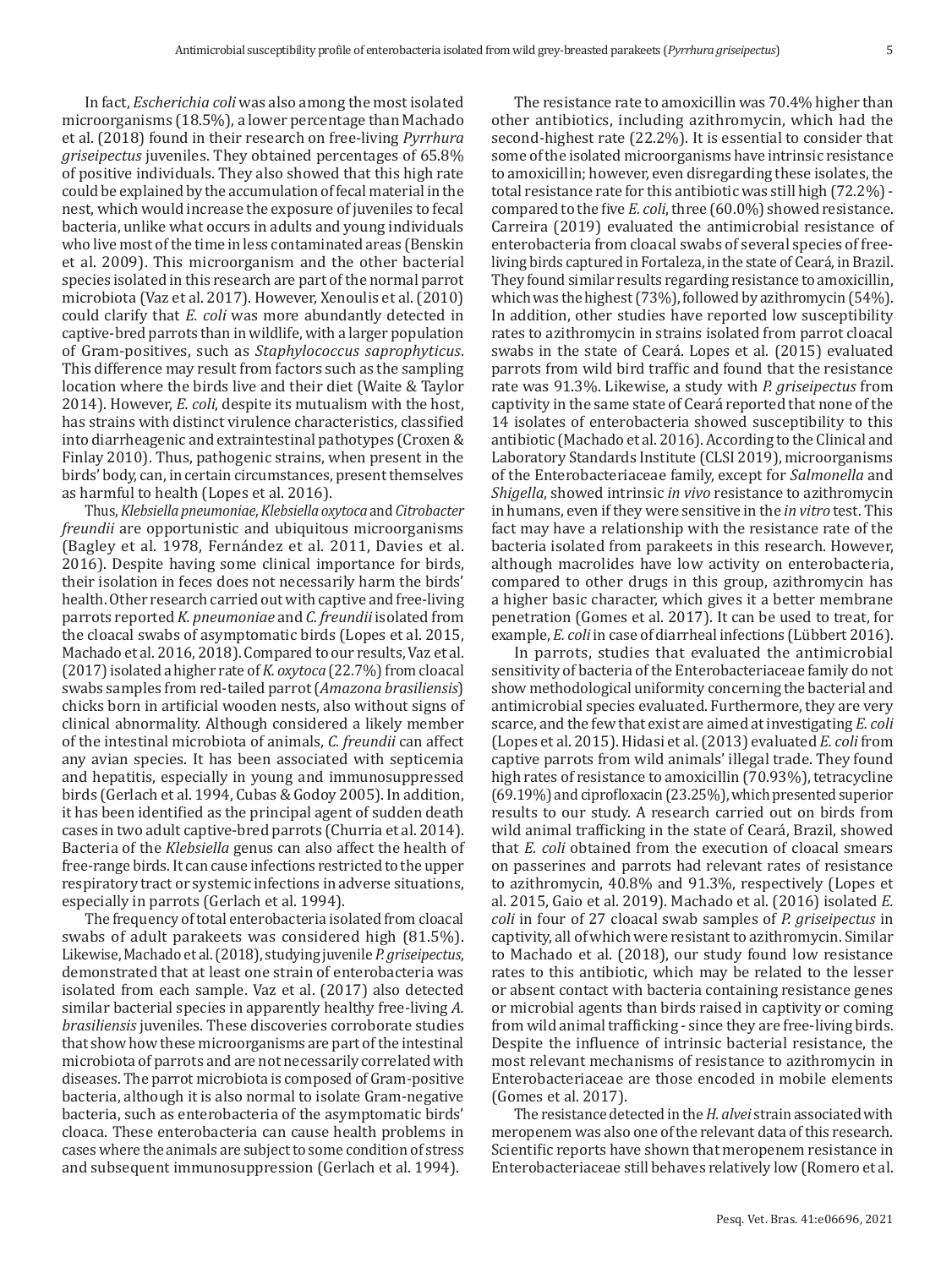2015). However, Carbapenem-Resistant Enterobacteriaceae (CRE) have been increasingly reported worldwide (Magalhães & Soares 2018). Cases of resistance to carbapenems are more comprehensively reported in the scientific literature, usually associated with humans in a hospital environment (Lavagnoli et al. 2017, Mota et al. 2018, Palacios-Baena et al. 2020). It is occasionally possible to verify these reports in veterinary medicine, usually associated with domestic animals and, more rarely, wild animals (Chika et al. 2017, Sousa et al. 2019, Yu et al. 2020). In free-living animals, reports also exist (Guerra et al. 2014), but they are even more restricted.

Multidrug resistance was observed in three strains (11.2%); the relevance of this result is that these are free-living birds. In captive birds, it is easier to understand the occurrence of multidrug resistance, considering that they are generally related to the indiscriminate use of antibiotics or more significant contact with resistant strains from other birds (Matias et al. 2016, Siqueira et al. 2017). In parrots from trafficking, Hidasi et al. (2013) observed higher rates, as 23.5% of the samples were multiresistant to three antibiotic groups and 2.32% to four antibiotic groups. In captive cockatiels (an exotic species in Brazil), 30% of the isolates were resistant to seven or more antibiotics, and 59% of the strains were resistant to multiple drugs (Pontes et al. 2018). The results of resistance to one or more antibiotics in free-living *P. griseipectus* may suggest that at some point, these birds have had contact with resistant strains or antibiotic residues in the environment, considering that these birds are not subjected to antibiotic therapy. Although cases of multidrug resistance in free-living birds are less expected, Machado et al. (2018) identified cases of resistance to two, three, four and even seven classes of antimicrobials associated with *E. coli* strains isolated from free-living *P. griseipectus* juveniles in the Maciço de Baturité.

In free-living birds, there is the possibility of microorganisms acquiring resistance in contact with the material in the environment. Sándor et al. (2012) emphasized a possible long permanence of antibiotics in the environment, especially in lagoons, silt, marine sediments and aquaculture facilities. In addition to the permanence of antibiotics, it has also been observed that several antibiotics are excreted without modification (e.g., amoxicillin), making them very reactive, even after being eliminated from the body. It is interesting to consider that bacteria naturally resistant to antibiotics are widespread in the environment. This ancient and natural phenomenon is not related to the resistance arising from the modern selective pressure of clinical antibiotics (D'Costa 2011), which explains the resistance rates detected in freeliving birds that have not had contact with antibiotics residues in the environment.

## **CONCLUSIONS**

The profile of enterobacteria isolated from wild greybreasted parakeets was composed mainly of *Hafnia alvei* and *Pantoea agglomerans*. The highest resistance rate was detected in amoxicillin.

Although only one occurrence of antimicrobial resistance to meropenem has been recorded, this is a relevant finding since such resistance is uncommon to be observed in isolates from free-living animals.

**Acknowledgments.**- The authors would like to thank the "Coordenação de Aperfeiçoamento de Pessoal de Nível Superior" (CAPES), which is a foundation of the "Ministério da Educação" of Brazil that works to expand and consolidate stricto sensu graduate programs in all Brazilian states. In addition, we are grateful to the "Associação de Pesquisa e Preservação de Ecossistemas Aquáticos" (AQUASIS) who made this study possible and mainly for their efforts to conserve the grey-breasted parakeets, allowing them to still exist in nature. We are also grateful for the logistical support given by the "Instituto Emília Ester de Melo" to carry out the research, chaired by Prof. Tertullian de Melo Neto. To Prof. Tertuliano de Melo Neto (Emília Ester de Melo Institute, Serra Azul, Ibaretama city, Ceará, Brazil) for making this research possible.

**Conflict of interest statement.**- The authors declare that there are no conflicts of interest.

## **REFERENCES**

- Bagley S.T., Seidler R.J., Talbot H.W. & Morrow J.E. 1978. Isolation of *Klebsiella* from within living wood. Appl. Environ. Microbiol. 36(1):178-185. <https:// dx.doi.org/10.1128/aem.36.1.178-185.1978> <PMid:[358920](https://pubmed.ncbi.nlm.nih.gov/358920)>
- Beleza A.J.F., Maciel W.C., Carreira A.S., Bezerra W.G., Carmo C.C., Havt A., Gaio F.C. & Teixeira R.S. 2019. Detection of Enterobacteriaceae, antimicrobial susceptibility, and virulence genes of *Escherichia coli* in canaries (*Serinus canaria*) in northeastern Brazil. Pesq. Vet. Bras. 39(3):201-208. <https:// dx.doi.org/10.1590/1678-5150-PVB-5829>
- Benskin C.M.H., Wilson K., Jones K. & Hartley I.R. 2009. Bacterial pathogens in wild birds: a review of the frequency and effects of infection. Biol. Rev. 84(3):349-373. <https://dx.doi.org/10.1111/j.1469-185X.2008.00076.x> <PMid[:19438430>](https://pubmed.ncbi.nlm.nih.gov/19438430)
- BirdLife International 2018. *Pyrrhura griseipectus*. The IUCN Red List of Threatened Species: e. T22733968A132181930. Available at <http:// www.iucnredlist.org> Accessed on Apr. 23, 2019.
- Brasileiro G. 2019. Wikiaves: a enciclopédia das aves do Brasil. Available at <http://www.wikiaves.com/3709419> Accessed on May 4, 2020.
- Campos A.A., Mobley J.A. & Nunes F. 2014. Das Schutzprojekt für den Salvadori-Weißohrsittich. Gefiederte Welt. 138(8):15-17.
- Carreira A.S. 2019. Avaliação da microbiota entérica bacteriana de aves de vida livre capturadas no campus do Itaperi da Universidade Estadual do Ceará, Fortaleza-Ce. Master's Thesis, Graduate Program in Veterinary Sciences, Universidade Estadual do Ceará, Fortaleza, CE. 72p. Available at <http://www.uece.br/ppgcvwp/wpcontent/uploads/sites/6/2019/08/ ArianneCarreira\_Disserta%C3%A7%C3%A3o.pdf> Accessed on Mar. 6, 2020.
- Chika E., Charles E., Ifeanyichukwu I., C Eucharia O., Thaddeus G., N Anguns O., Malachy U., Chika E. & Ikegbunam M.N. 2017. Detection of metallo-βlactamase (MBL) among carbapenem-resistant Gram-negative bacteria from rectal swabs of cow and cloacae swabs of poultry birds. Ann. Med. Health Sci. Res. 7:51-56.
- Churria C.D.G., Arias N., Origlia J., Netri C., Marcantoni H., Píscopo M., Loyola M.H & Petruccelli M. 2014. *Citrobacter freundii* infection in two captive Australian king parrots (*Alisterus scapularis*). J. Zoo. Aquar. Res. 2(2):52- 53. <https://dx.doi.org/10.19227/jzar.v2i2.80>
- CLSI 2019. Performance Standards for Antimicrobial Susceptibility Testing. Document M100-S29, Clinical and Laboratory Standards Institute. 29th ed. 352p.
- Croxen M.A. & Finlay B.B. 2010. Molecular mechanisms of *Escherichia coli* pathogenicity. Nat. Rev. Microbiol. 8(1):26-38. <https://dx.doi.org/10.1038/ nrmicro2265> <PMid:[19966814](https://pubmed.ncbi.nlm.nih.gov/19966814)>
- Cubas Z.S. & Godoy S.N. 2005. Medicina y patología de aves de compania, p.213-262. In: Ibid. (Eds), Atlas de Medicina Terapéutica y Patología de Animales Exóticos. Intermédica Editorial, Buenos Aires.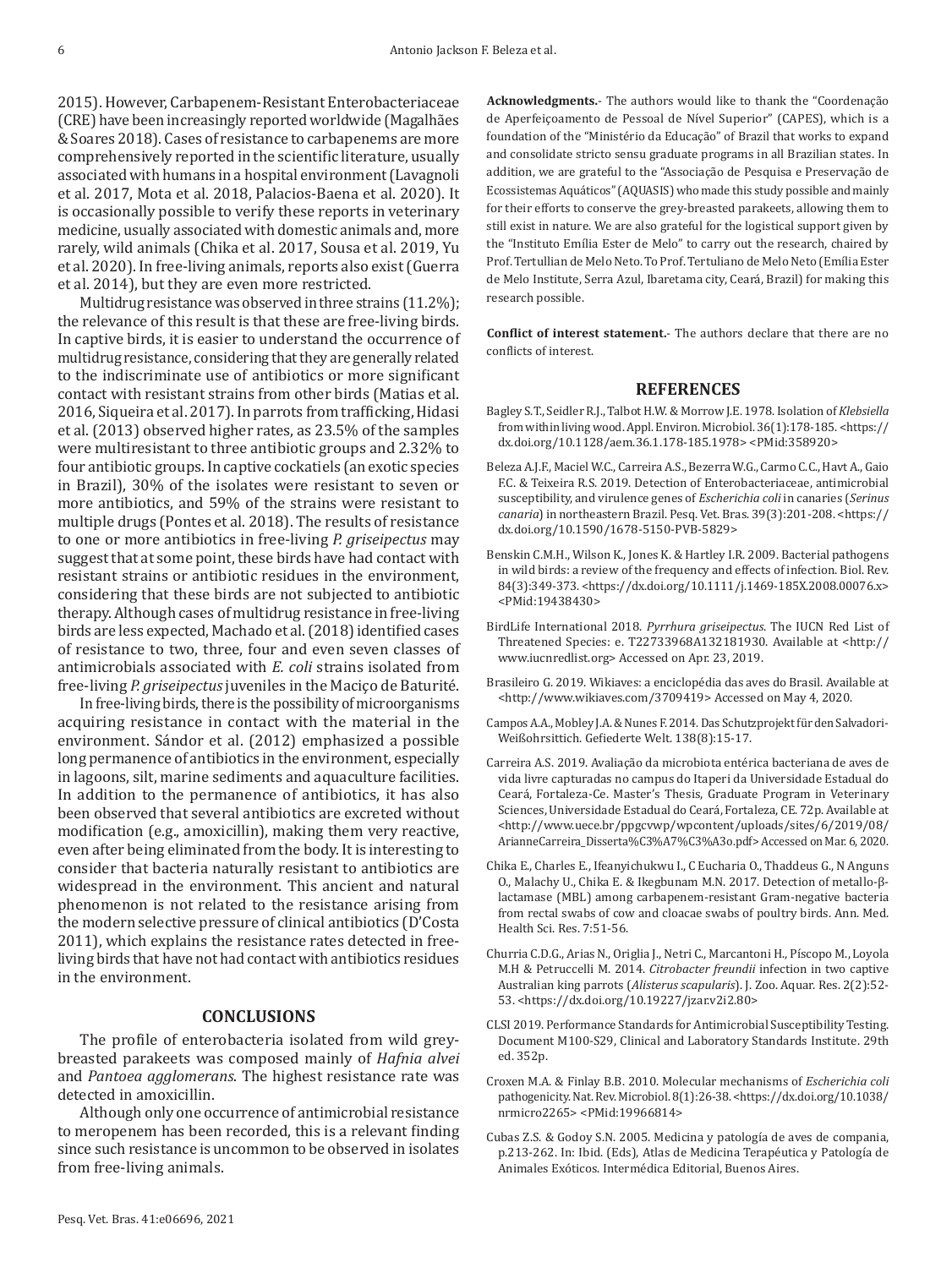- D'Costa V.M., King C.E., Kalan L., Morar M., Sung W.W., Schwarz C., Froese D., Zazula G., Calmels F., Debruyne R., Golding B., Poinar H.N. & Wright G.D. 2011. Antibiotic resistance is ancient. Nature 477(7365):457-461. <https:// dx.doi.org/10.1038/nature10388> <PMid[:21881561>](https://pubmed.ncbi.nlm.nih.gov/21881561)
- Da Silva G.C., Santos F.J.C., Duarte C.R. & Souto M.V.S. 2016. Levantamento da Susceptibilidade a Erosão, Escorregamentos e/ou Movimentos de Massa na APA da Serra do Baturité-CE a Partir do Emprego de Dados SRTM e Imagens Landsat 8. Revta Geol. 29(1):147-160.
- Davies Y.M., Cunha M.P.V., Oliveira M.G.X., Oliveira M.C.V., Philadelpho N., Romero D.C., Milanelo L., Guimarães M.B., Ferreira A.J.P., Moreno A.M., Sá L.R.M.D. & Knöbl T. 2016. Virulence and antimicrobial resistance of *Klebsiella pneumoniae* isolated from passerine and psittacine birds. Avian Pathol. 45(2):194-201. <https://dx.doi.org/10.1080/03079457.2016.1142066> <PMid[:26813537>](https://pubmed.ncbi.nlm.nih.gov/26813537)
- Deem S.L., Noss A.J., Cuéllar R.L. & Karesh W.B. 2005. Health evaluation of free-ranging and captive blue-fronted amazon parrots (*Amazona aestiva*) in the gran chaco, Bolivia. J. Zoo Wildl. Med. 36(4):598-606. <https:// dx.doi.org/10.1638/04094.1> <PMid:[17312715](https://pubmed.ncbi.nlm.nih.gov/17312715)>
- Dutkiewicz J., Mackiewicz B., Lemieszek M.K., Golec M., Skórska C., Góra-Florek A. & Milanowski J. 2016. *Pantoea agglomerans*: a mysterious bacterium of evil and good. Part II - Deleterious effects: dustborne endotoxins and allergens-focus on grain dust, other agricultural dusts and wood dust. Ann. Agric. Environ. Med. 23(1):6-29. <https://dx.doi. org/10.5604/12321966.1196848> <PMid[:27007514](https://pubmed.ncbi.nlm.nih.gov/27007514)>
- Fernández A., Vela A.I., Andrada M., Herraez P., Díaz-Delgado J., Domínguez L. & Arbelo M. 2011. *Citrobacter freundii* septicemia in a stranded newborn Cuvier's beaked whale (*Ziphius cavirostris*). J. Wildl. Dis. 47(4):1043-1046. <https://dx.doi.org/10.7589/0090-3558-47.4.1043> <PMid[:22102682](https://pubmed.ncbi.nlm.nih.gov/22102682)>
- Foldenauer U., Borjal R.J., Deb A., Arif A., Taha A.S., Watson R.W., Hanspeter S., Marcellus B. & Hammer S. 2007. Hematologic and plasma biochemical values of Spix's macaws (*Cyanopsitta spixii*). J. Avian. Med. Surg. 21(4):275- 282. <https://dx.doi.org/10.1647/2007-004R.1> <PMid:[18351006](https://pubmed.ncbi.nlm.nih.gov/18351006)>
- Gaio F.C., Lopes E.S., Lima B.P., Carmo C.C., Marques A.R., Oliveira F.R., Amaral M.S.M., Pascoal Filho N.M., Carreira A.S., Beleza A.J.F., Teixeira R.S.C., Havt A. & Maciel W.C. 2019. Bactérias zoonóticas isoladas de passeriformes silvestres recuperados do tráfico de animais no estado do Ceará/Brasil. Arq. Bras. Med. Vet. Zootec. 71(5):1488-1496. <https://dx.doi.org/10.1590/1678- 4162-10092>
- Gerlach H., Ritchie B.W., Harrison G.J. & Harrison L.R. 1994. Avian Medicine: principles and application. Viruses Wingers Publishing, Lake Worth, Florida, p.862-948.
- Giacopello C., Foti M., Fisichella V. & Piccolo F.L. 2015. Antibiotic-resistance patterns of Gram-negative bacterial isolates from breeder canaries (*Serinus canaria domestica*) with clinical disease. J. Exot. Pet Med. 24(1):84-91. <https://dx.doi.org/10.1053/j.jepm.2014.12.009>
- Gibbons P. & Lindenmayer D.B. 2002.Tree hollows and wildlife conservation in Australia. CSIRO Publishing, Melbourne.
- Girão W., Campos A. & Albano C. 2008. Das Schutzprojekt für den Salvadori-Weißohrsittich, p.29-33. In: Bretten, Arndt & Müller (Eds), Papageien - Fachzeitschrift über Haltung, Zucht und Freileben der Papageien und Sittiche. Jahrgang.
- Gomes C., Martínez-Puchol S., Palma N., Horna G., Ruiz-Roldán L., Pons M.J. & Ruiz J. 2017. Macrolide resistance mechanisms in Enterobacteriaceae: focus on azithromycin. Crit. Rev. Microbiol. 43(1):1-30. <https://dx.doi. org/10.3109/1040841X.2015.1136261> <PMid[:27786586>](https://pubmed.ncbi.nlm.nih.gov/27786586)
- Guerra B., Fischer J. & Helmuth R. 2014. An emerging public health problem: acquired carbapenemase-producing microorganisms are present in food-producing animals, their environment, companion animals and wild birds. Vet. Microbiol. 171(3/4):290-297. <https://dx.doi.org/10.1016/j. vetmic.2014.02.001> <PMid[:24629777](https://pubmed.ncbi.nlm.nih.gov/24629777)>
- Hernandez J., Bonnedahl J., Waldenström J., Palmgren H. & Olsen B. 2003. *Salmonella* in birds migrating through Sweden. Emerg. Infect. Dis. 9(6):753- 755. <https://dx.doi.org/10.3201/eid0906.030072> <PMid[:12781025>](https://pubmed.ncbi.nlm.nih.gov/12781025)
- Hidasi H.W., Hidasi Neto H., Moraes D.M.C., Linhares G.F.C., Jayme V.S. & Andrade M.A. 2013. Enterobacterial detection and *Escherichia coli* antimicrobial resistance in parrots seized from the illegal wildlife trade. J. Zoo Wildl. Med. 44(1):1-7. <https://dx.doi.org/10.1638/1042-7260-44.1.1> <PMid:[23505696](https://pubmed.ncbi.nlm.nih.gov/23505696)>
- Lavagnoli L.S., Bassetti B.R., Kaiser T.D.L., Kutz K.M. & Cerutti Junior C. 2017. Fatores associados à aquisição de Enterobactérias resistentes aos carbapenêmicos. Revta Latinoam. Enferm. 25:e2935. <https://dx.doi. org/10.1590/1518-8345.1751.2935>
- Licarião C.L.B. 2014. Relação das variáveis ambientais na seleção de ocos naturais para a nidificação de *Pyrrhra griseipectus* Salvadori, 1900. Course Completion Paper in Biological Sciences, Universidade Federal do Ceará, Fortaleza, CE. 87p.
- Limiñana R., López-Olvera J.R., Gallardo M., Fordham M. & Urios V. 2009. Blood chemistry and hematologic values in free-living nestlings of Montagu's Harriers (*Circus pygargus*) in a natural habitat. J. Zoo Wildl. Med. 40(4):687- 695. <https://dx.doi.org/10.1638/2009-0059.1> <PMid[:20063815>](https://pubmed.ncbi.nlm.nih.gov/20063815)
- Lopes E.S., Maciel W.C., de Albuquerque Á.H., Machado W.G.D.A.B., Bezerra W.G.A., Vasconcelos R.H., Lima B.P., Gonçalves G.A.M. & Teixeira R.S.C. 2015. Prevalence and antimicrobial resistance profile of enterobacteria isolated from psittaciformes of illegal wildlife trade. Acta Scient. Vet. 43:1313.
- Lopes E.S., Maciel W.C., Teixeira R.S.C., Albuquerque Á.H., Vasconcelos R.H., Machado D.N., Bezerra W.G.A. & Santos I.C.L. 2016. Isolamento de *Salmonella* spp. e *Escherichia coli* de psittaciformes: relevância em saúde pública. Arq. Inst. Biol., 83:1-10. <https://dx.doi.org/10.1590/1808-1657000602014>
- Lübbert C. 2016. Antimicrobial therapy of acute diarrhoea: a clinical review. Expert. Rev. Anti-Infect. Ther. 14(2):193-206. <https://dx.doi.org/10.15 86/14787210.2016.1128824> <PMid[:26641310>](https://pubmed.ncbi.nlm.nih.gov/26641310)
- Machado D.N., Lopes E.S., Albuquerque Á.H., Bezerra W.G.A., Horn R.V., Lima S.V.G., Siqueira R.A.S., Beleza A.J.F., Oliveira F.R., Cardoso W.M. & Teixeira R.S.C. 2016. Detection and evaluation of the antimicrobial sensibility profile of enterobacteria isolated from captive Grey-breasted parakeet (*Pyrrhura griseipectus*). Arq. Bras. Med. Vet. Zootec. 68(6):1732-1736. <https://dx.doi.org/10.1590/1678-4162-8819>
- Machado D.N., Lopes E.S., Albuquerque A.H., Horn R.V., Bezerra W.G.A., Siqueira R.A.S., Beleza A.J.F., Oliveira F.R., Cardoso W.M. & Teixeira R.S.C. 2018. Isolation and antimicrobial resistance profiles of Enterobacteria from nestling grey-breasted parakeets (*Pyrrhura griseipectus*). Braz. J. Poult. Sci. 20(1):103-110. <https://dx.doi.org/10.1590/1806-9061-2017-0551>
- Magalhães V.C.R. & Soares V.M. 2018. Análise dos mecanismos de resistência relacionados às enterobactérias com sensibilidade diminuída aos carbapenêmicos isoladas em um hospital de referência em doenças infectocontagiosas. RBAC 50(3):278-281. <https://dx.doi.org/10.21877/2448- 3877.201800661>
- Magiorakos A.P., Srinivasan A., Carey R.B., Carmeli Y., Falagas M.E., Giske C.G., Harbarth S., Hindler J.F., Kahlmeter G., Olsson-Liljequist B., Paterson D.L., Rice L.B., Stelling J., Struelens M.J., Vatopoulos A., Weber J.T. & Monnet D.L. 2012. Multidrug-resistant, extensively drug-resistant and pandrug-resistant bacteria: na international expert proposal for interim standard definitions for acquired resistance. Clin. Microbiol. Infect. 18(3):268-281. <https:// dx.doi.org/10.1111/j.1469-0691.2011.03570.x> <PMid:[21793988](https://pubmed.ncbi.nlm.nih.gov/21793988)>
- Manning A.D., Gibbons P., Fischer J., Oliver D.L. & Lindenmayer D.B. 2013. Hollow futures? Tree decline, lag effects and hollow-dependent species. Anim. Conserv. 16(4):395-403. <https://dx.doi.org/10.1111/acv.12006>
- Matias C.A.R., Pereira I.A., Araújo M.S., Santos A.F.M., Lopes R.P., Christakis S., Rodrigues D.P. & Siciliano S. 2016. Characteristics of *Salmonella* spp. isolated from wild birds confiscated in illegal trade markets, Rio de Janeiro, Brazil. Biomed Res. Int. 2016:1-7. <https://dx.doi.org/10.1155/2016/3416864>